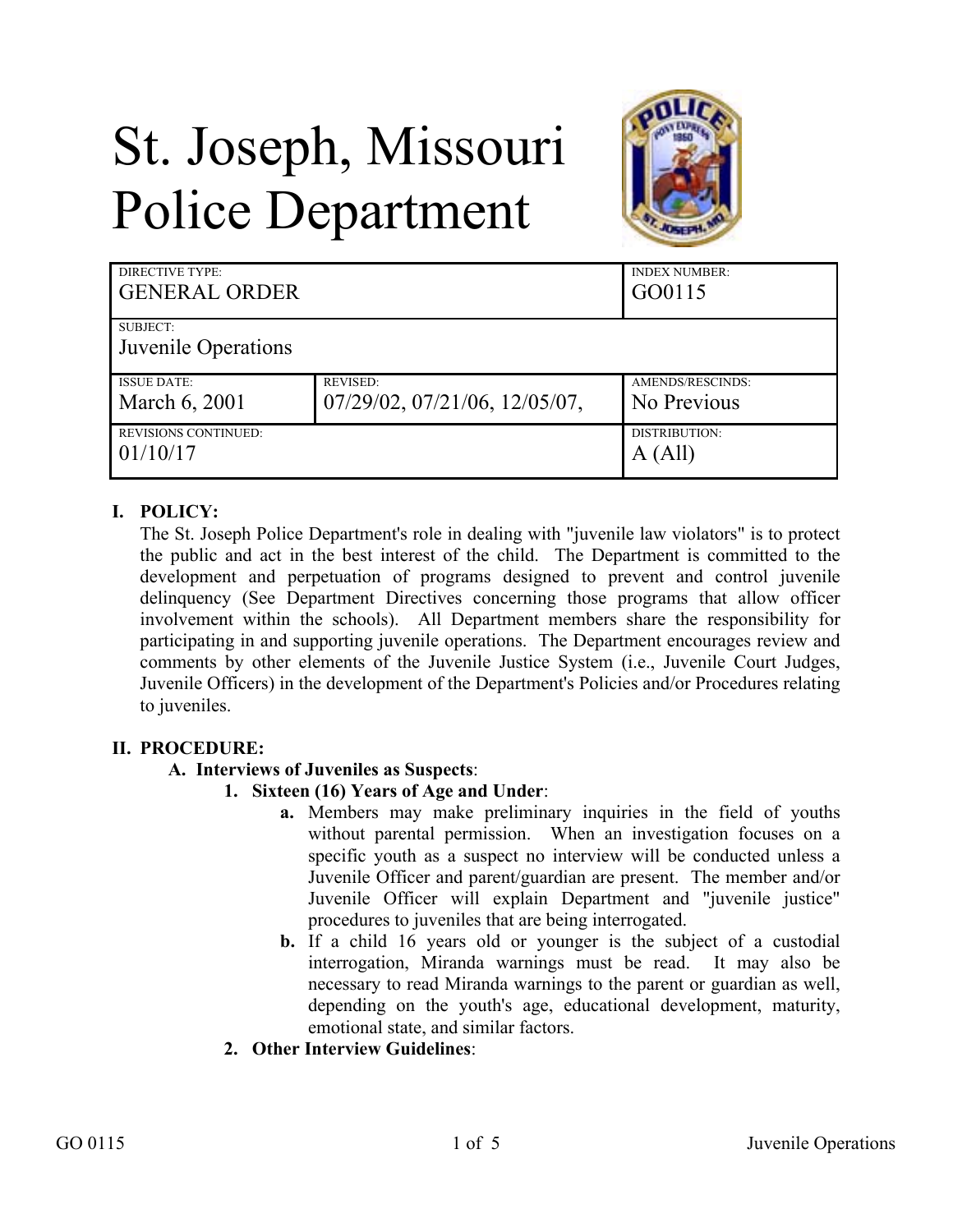- **a.** Any juvenile who has been arrested, detained, or deprived of liberty for whatever reason shall be allowed to consult with an attorney if one is requested.
- **b.** No more than 2 officers will interview a juvenile offender at any one time.
- **c.** Except with supervisory approval, interviews will last no longer than two hours, with reasonable breaks provided during that time.

## **B. Custody and Detention of Juvenile Offenders:**

- **1.** Members may take youths into custody, issue a citation, or refer youths to the Juvenile Office only when there is probable cause to believe that the youth has committed a violation of the law. When juveniles are taken into custody for any crime that is a **FELONY**, the juvenile will be pictured and printed by the arresting member, (upon arrival in Juvenile Detention) in accordance with legal requirements (See also General Order governing Records).
- **2.** Members may also take youths into custody when the youth is a runaway, wanted on an arrest warrant, endangered in his/her immediate surroundings, or pursuant to a Court Order.
- **3.** From time to time Probation Officers request the Department to take juveniles into custody for violation of probation or provisions of Detention Orders. In such cases, members shall:
	- **a.** Take the youth into custody and lodge at the Juvenile Detention Center; and
	- **b.** Re-contact the requesting authority to determine how the case should proceed if the juvenile is not located immediately.
- **4.** Members may exercise their discretion to release a juvenile who has allegedly committed an offense without formal action if:
	- **a.** The victim does not object;
	- **b.** The offense is a misdemeanor not involving drugs, sexual conduct, or an apparent risk of violence;
	- **c.** The youth has no substantial record of law violations; and
	- **d.** The member believes that informal handling of the situation is in the best interest of the child.
- **5.** While it will be the general practice of the Department to release juvenile law violators in most instances, members shall release juveniles only to a parent, guardian, or adult custodian who agrees to accept responsibility for the youth (if the youth has committed a non-violent, misdemeanor, or status offense).

# **C. Disposition of Juvenile Offenders by Age and Offense**:

# **1. Traffic Infractions**:

- **a. 15 1/2 Years of Age and Under**:
	- **1)** Refer to the Juvenile Office;
	- **2)** Parental notification is required;
	- **3)** Release to parent, guardian, or custodian; and
	- **4)** If unable to contact parent, guardian, or adult custodian, release with supervisory approval.
- **b. 15 ½ Years of Age and Older**:
	- **1)** Issue citation and release.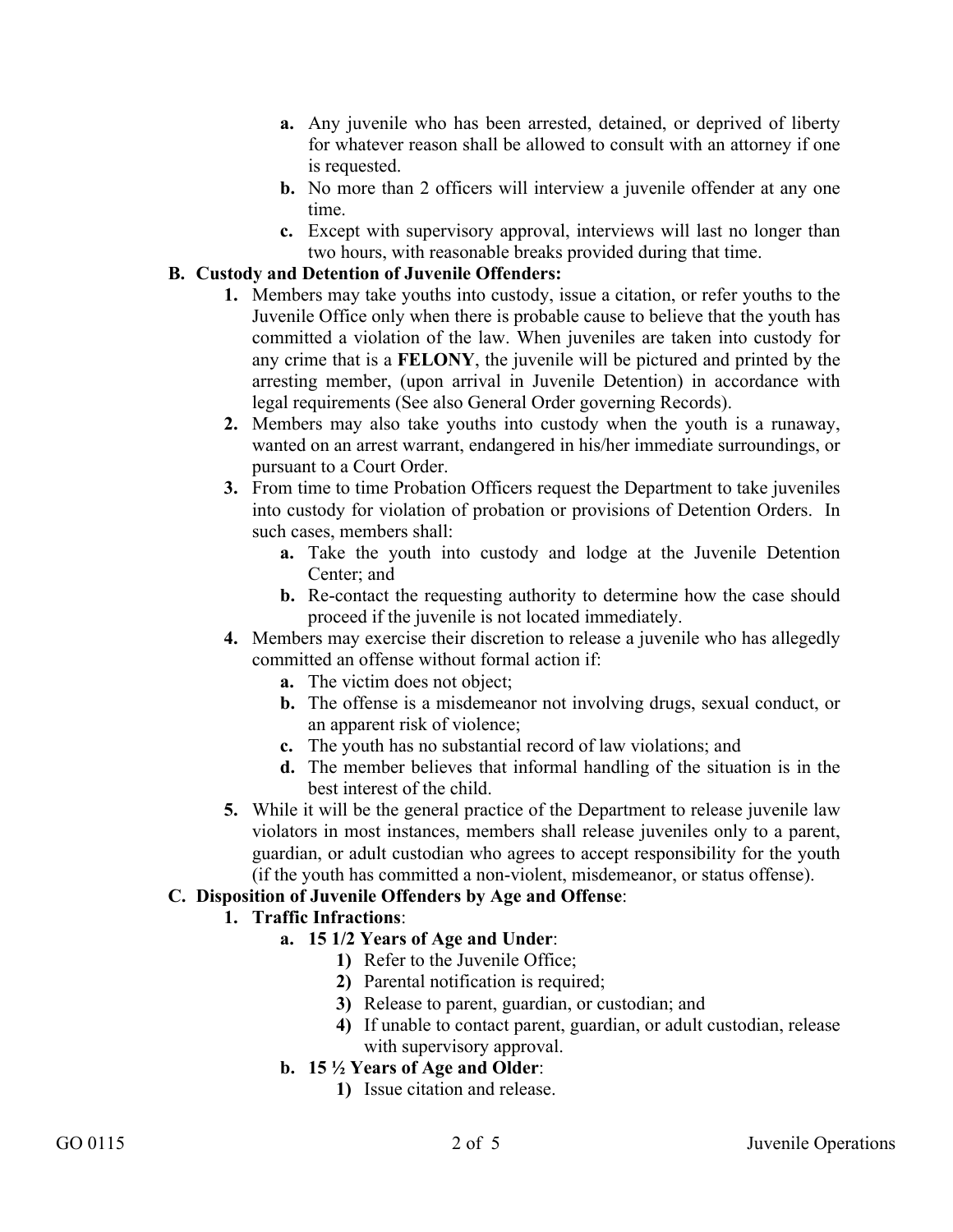## **2. Misdemeanors**:

## **a. 16 Years of Age and Under**:

- **1)** Refer to Juvenile Detention;
- **2)** Parental notification is required;
- **3)** Release juvenile to parent, guardian, or adult custodian;
- **4)** If unable to contact parent or guardian, release with supervisory approval;
- **5)** Take to Juvenile Detention, if necessary.
- **3. Felonies**:

# **a. 16 Years of Age and Under**:

**1)** Arrest and transport to Juvenile Detention.

## **D. Notification of Parent, Guardian, or Custodian**:

- **1.** Officers shall make reasonable efforts to notify the parent, guardian, or custodian of any youth under the age of 17 who is:
	- **a.** Referred to Juvenile Office;
	- **b.** Issued a citation of any kind, if under 16 non-traffic; and
	- **c.** Detained for a significant period of time;
- **2.** The member shall document the notification on the referral form or report.

## **E. Contact With Juveniles Within Schools**:

- **1.** When responding to calls for service at schools, members shall first make contact with the Principal or school representative to obtain information, unless immediate intervention is needed.
- **2.** When a law violation has occurred, members will arrest, cite, or refer to the Juvenile Office as provided in this General Order.

### **F. Custody of Runaways**:

- **1.** Unless extenuating circumstances exist, runaways will be returned to their home or the institution from which they are missing.
- **2.** If this is not feasible, the following alternatives are available:
	- **a.** The youth may be placed with a responsible friend or relative, with the approval of the parent, guardian, or custodian;
	- **b.** If the youth is on probation, his/her Probation Officer should be contacted for placement;
	- **c.** If the youth is abused or neglected, the youth may be taken into temporary custody and Division of Family Services contacted for placement; and
	- **d.** Runaways may be transported to Juvenile Detention.

### **3. Runaways From Outside St. Joseph**:

- **a.** If there are no criminal charges pending, contact Juvenile Office for temporary placement.
- **b.** If a criminal charge is pending, transport to Juvenile Detention.
- **c.** The member shall contact the law enforcement Agency that reported the juvenile missing to notify that Agency the youth has been located and where he/she will be held.

### **G. Maintenance of Juvenile Records**: (See also General Order governing Records)

**1.** The Supervisor of the Records Unit will be accountable for the collection, dissemination, and retention of all juvenile records. The Records Supervisor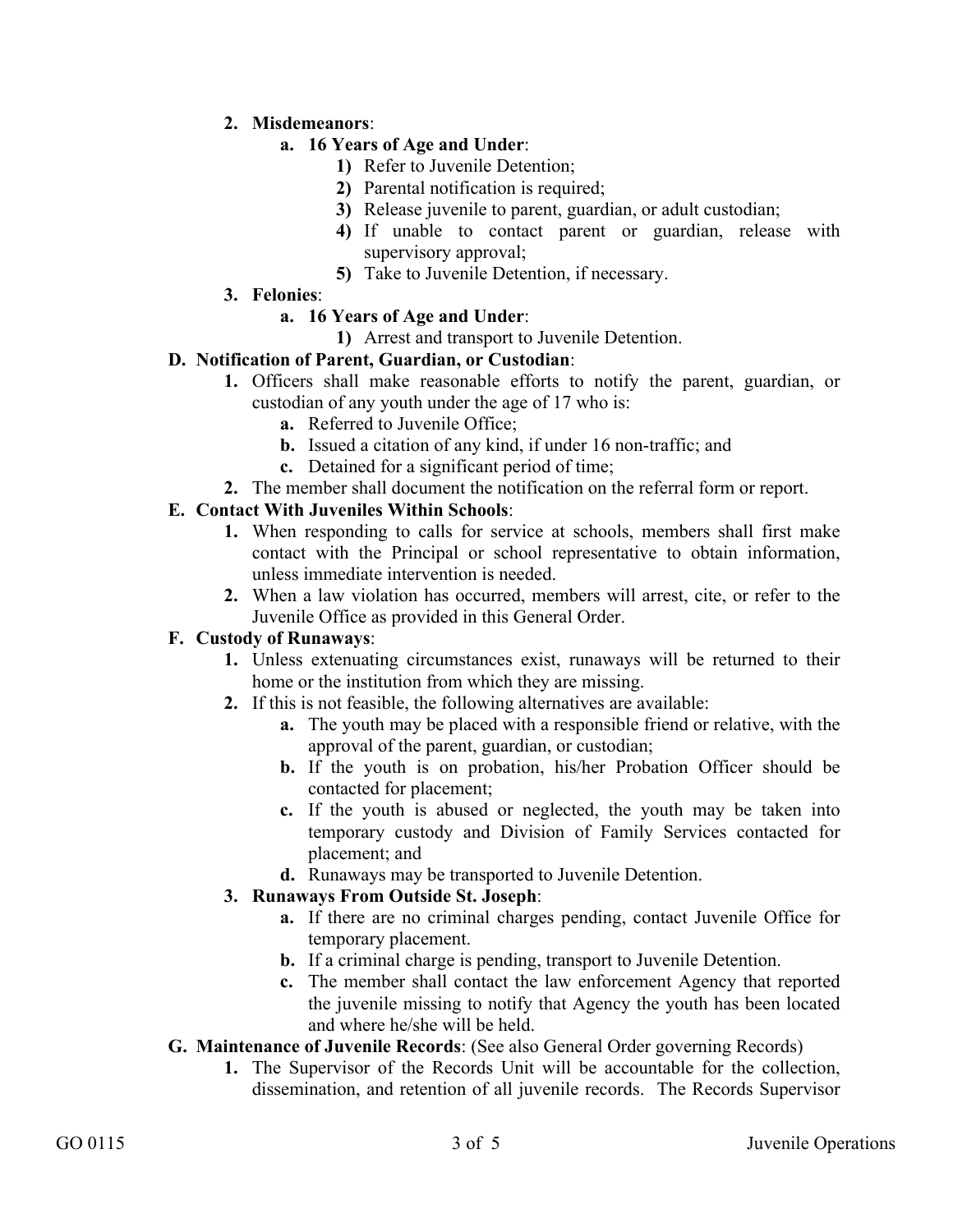will be accountable for ensuring entry of juvenile records into the computer system.

- **2.** Access to any juvenile records is on a need-to-know basis only.
- **3.** Juvenile records will be expunged after the juvenile has reached adult age.
	- **a. Exception**: Identification Sheet which coincides with the AFIS print records sent to the Highway Patrol by this Department.
- **4.** Juvenile and adult arrest information (i.e., mug shots) will be maintained in separate files.
	- **a.** The separation of juvenile and adult arrest records will be accomplished by having separate files in the computer for juvenile and adult records.
	- **b.** The Records Unit will maintain juvenile fingerprints and photographs in separate files.

## **H. Juvenile Referral Forms:**

- **1.** Members are responsible for keeping referral books in patrol units.
- **2.** A referral may be used, but is not limited to, the following instances:
	- **a.** Truancy;
	- **b.** Ungovernable Child;
	- **c.** Curfew Violations;
	- **d.** Smoking or Possession of Tobacco Product 16 and Under; and
	- **e.** Traffic Violations Under the Age of 15 1/2.

## **NOTE: An arrest report shall be completed on all juvenile referrals.**

### **3. Returned Runaways:**

- **a.** All returned runaways will be transported to Juvenile Detention or, at the officer's discretion, left in the home and given a referral notice to appear at the Juvenile Office;
- **b.** If a referral notice is issued the report may be written on the notice; and
- **c.** If the juvenile is transported to Juvenile Detention, a arrest report needs to be obtained by the transporting member and forwarded to the Records Division.
- **4.** A referral may be given, but not limited to, the following:
	- **a.** Minor Assaults;
	- **b.** Minor in Possession;
	- **c.** Minor Fights; and
	- **d.** Shoplifting (first time offender when positive identification is known).

### **NOTE: Referrals will be attached to the Offense Report**.

### **5. Juvenile Referral Procedure**:

- **a.** Referral times and dates will be obtained from the on-duty Juvenile Detention Worker.
- **b.** All reports and referrals will be turned in at the end of that day's tour of duty to the appropriate "shift report box".
- **c.** Copies of referrals and reports do not have to go back to Juvenile Detention IF no custodial arrest is made.

### **I. Juvenile Programs:**